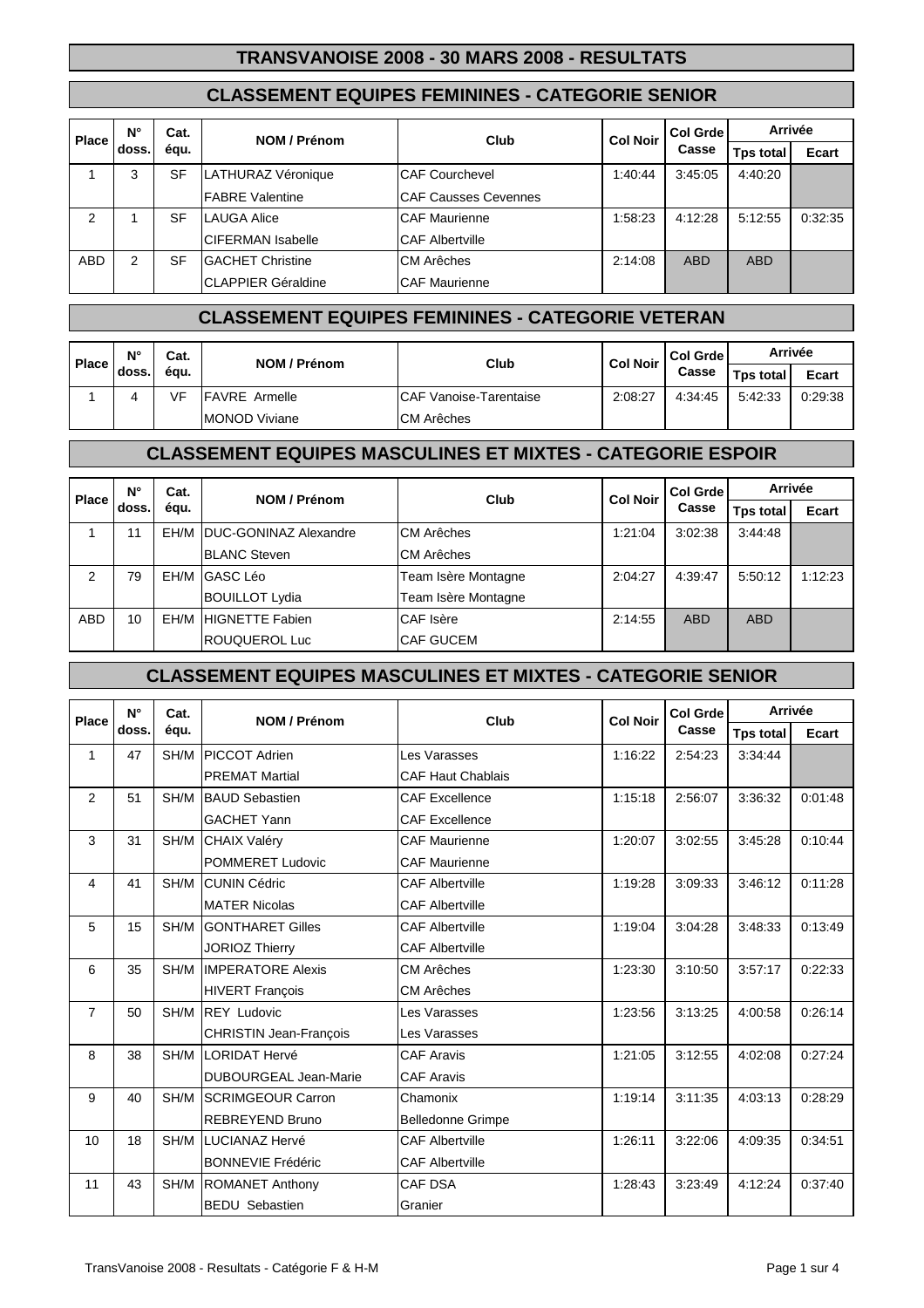|              | $N^{\circ}$ | Cat. |                                |                                | <b>Col Grde</b> |         | Arrivée          |         |  |
|--------------|-------------|------|--------------------------------|--------------------------------|-----------------|---------|------------------|---------|--|
| <b>Place</b> | doss.       | équ. | NOM / Prénom                   | Club                           | <b>Col Noir</b> | Casse   | <b>Tps total</b> | Ecart   |  |
| 12           | 48          | SH/M | PERGOT Sylvain                 | <b>CAF Aravis</b>              | 1:29:58         | 3:28:16 | 4:20:15          | 0:45:31 |  |
|              |             |      | <b>VARACHE Sebastien</b>       | <b>CAF Aravis</b>              |                 |         |                  |         |  |
| 13           | 58          | SH/M | PISSARD-MAILLET Yoann          | <b>CAF Sallanches</b>          | 1:29:30         |         | 4:21:34          | 0:46:50 |  |
|              |             |      | <b>BAUD Franck</b>             | <b>CAF Sallanches</b>          |                 |         |                  |         |  |
| 14           | 49          | SH/M | <b>COLLOMBY Sylvain</b>        | <b>CAF Aravis</b>              | 1:36:56         | 3:36:28 | 4:22:30          | 0:47:46 |  |
|              |             |      | ANGELLOZ NICOUD Jean-Yves      | <b>CAF Aravis</b>              |                 |         |                  |         |  |
| 15           | 32          | SH/M | <b>SIBUE Pascal</b>            | <b>CAF Maurienne</b>           | 1:32:26         | 3:33:56 | 4:24:55          | 0:50:11 |  |
|              |             |      | <b>TRAMIER Yves</b>            | <b>CAF Maurienne</b>           |                 |         |                  |         |  |
| 16           | 45          | SH/M | <b>CHALEYER Pierre</b>         | Pyrénées                       | 1:32:59         | 3:35:34 | 4:27:00          | 0:52:16 |  |
|              |             |      | <b>DOUGNAC Pierre</b>          | Pyrénées                       |                 |         |                  |         |  |
| 17           | 53          | SH/M | <b>GERARD Sebastien</b>        | <b>CM Arêches</b>              | 1:30:20         | 3:36:50 | 4:29:35          | 0:54:51 |  |
|              |             |      | <b>CROISET Yann</b>            | <b>CAF Albertville</b>         |                 |         |                  |         |  |
| 18           | 42          | SH/M | <b>BERNARD Laurent</b>         | <b>CAF Cluses</b>              | 1:38:03         | 3:39:47 | 4:29:57          | 0:55:13 |  |
|              |             |      | <b>OUVRIER BUFFET Jean-Luc</b> | <b>CAF Haut Giffre</b>         |                 |         |                  |         |  |
| 19           | 29          | SH/M | FAVRE-MIVILLE Frédéric         | Les Varasses                   | 1:22:25         | 3:21:26 | 4:30:27          | 0:55:43 |  |
|              |             |      | <b>FAVRE-MIVILLE Michael</b>   | Les Varasses                   |                 |         |                  |         |  |
| 20           | 12          | SH/M | <b>GOTTI Christophe</b>        | <b>CAF Vanoise-Tarentaise</b>  | 1:42:08         | 3:39:11 | 4:31:05          | 0:56:21 |  |
|              |             |      | <b>GARNIER Alexandre</b>       | <b>CAF Vanoise-Tarentaise</b>  |                 |         |                  |         |  |
| 21           | 17          | SH/M | <b>FRIONNET Michel</b>         | CAF Chambery                   | 1:36:44         | 3:40:54 | 4:32:54          | 0:58:10 |  |
|              |             |      | <b>PROVILLE Romain</b>         | CM Arêches                     |                 |         |                  |         |  |
| 22           | 52          | SH/M | <b>DUCRET Sylvain</b>          | CAF Léman                      | 1:36:24         | 3:38:55 | 4:35:19          | 1:00:35 |  |
|              |             |      | SACHE Florian                  | CAF Léman                      |                 |         |                  |         |  |
| 23           | 39          | SH/M | <b>MIEGE Philippe</b>          | <b>CAF Albertville</b>         | 1:35:40         | 3:41:07 | 4:35:55          | 1:01:11 |  |
|              |             |      | FEIGE Jérôme                   | <b>CAF Albertville</b>         |                 |         |                  |         |  |
| 24           | 54          | SH/M | <b>PELLOY Sebastien</b>        | Praz Montagne                  | 1:38:36         | 3:42:40 | 4:36:18          | 1:01:34 |  |
|              |             |      | <b>MUFFAT MERIDOL Gaël</b>     | Praz Montagne                  |                 |         |                  |         |  |
| 25           | 76          | SH/M | <b>WILLAY Philippe</b>         | <b>CAF Maurienne</b>           | 1:37:25         | 3:37:42 | 4:37:49          | 1:03:05 |  |
|              |             |      | <b>AJALBERT Fabrice</b>        | <b>CAF Gueugnon</b>            |                 |         |                  |         |  |
| 26           | 21          | SH/M | <b>RIGAUD Daniel</b>           | CAF Chambéry                   | 1:37:50         | 3:43:22 | 4:38:08          | 1:03:24 |  |
|              |             |      | RIZZI Julien                   | <b>CAF Annecy</b>              |                 |         |                  |         |  |
| 27           | 20          |      | SH/M   DERUNGS Antoine         | CAF Moûtiers Haute-Tarentaise  | 1:42:26         | 3:54:01 | 4:56:53          | 1:22:09 |  |
|              |             |      | <b>DESRUES Guillaume</b>       | CAF Moûtiers Haute-Tarentaise  |                 |         |                  |         |  |
| 28           | 16          | SH/M | <b>BOISIER Adrien</b>          | <b>CAF Cluses</b>              | 1:45:00         | 3:59:54 | 4:58:47          | 1:24:03 |  |
|              |             |      | PELLIER-CUIT Philippe          | <b>CAF Cluses</b>              |                 |         |                  |         |  |
| 29           | 55          | SH/M | <b>DUNAND Benjamin</b>         | <b>CAF Albertville</b>         | 1:48:21         | 4:06:44 | 5:02:18          | 1:27:34 |  |
|              |             |      | <b>MAROLT Eric</b>             | <b>CAF Albertville</b>         |                 |         |                  |         |  |
| 30           | 24          | SH/M | DELOCHE Jean-Noël              | <b>CAF Aravis</b>              | 1:50:35         | 4:11:06 | 5:09:12          | 1:34:28 |  |
|              |             |      | <b>GERFAUX Yann</b>            | <b>CAF Aravis</b>              |                 |         |                  |         |  |
| 31           | 77          | SH/M | <b>BLANC Franck</b>            | CAF Aix les Bains              | 1:50:28         | 4:02:43 | 5:10:47          | 1:36:03 |  |
|              |             |      | PERREARD Xavier                | <b>CAF Cluses</b>              |                 |         |                  |         |  |
| 32           | 30          | SH/M | <b>LEMAITRE Christophe</b>     | Sport Montagne Cerdagne Capcir | 1:51:57         | 4:14:55 | 5:17:43          | 1:42:59 |  |
|              |             |      | <b>MAGISSON Nicolas</b>        | <b>CAF Albertville</b>         |                 |         |                  |         |  |
| 33           | 56          | SH/M | <b>MARTIN Gaëlle</b>           | <b>CAF Albertville</b>         | 2:04:27         | 4:21:05 | 5:18:31          | 1:43:47 |  |
|              |             |      | <b>REY Olivier</b>             | <b>CAF Albertville</b>         |                 |         |                  |         |  |
| 34           | 23          | SH/M | <b>VUETAZ Annabelle</b>        | CS La Clusaz                   | 2:03:16         | 4:18:33 | 5:23:02          | 1:48:18 |  |
|              |             |      | <b>CADOUX Benoit</b>           | CS La Clusaz                   |                 |         |                  |         |  |
| 35           | 57          | SH/M | STIVANELLO Julien              | <b>CAF Albertville</b>         | 2:01:30         | 4:29:55 | 5:31:01          | 1:56:17 |  |
|              |             |      | ROULET Jean-François           | <b>CAF Albertville</b>         |                 |         |                  |         |  |
| 36           | 22          | SH/M | SIMON-CHAUTEMPS Antoine        | Etoile Sportive du Cormet      | 1:50:13         | 4:17:43 | 5:33:08          | 1:58:24 |  |
|              |             |      | <b>FENECK François</b>         | CAF Moûtiers Haute-Tarentaise  |                 |         |                  |         |  |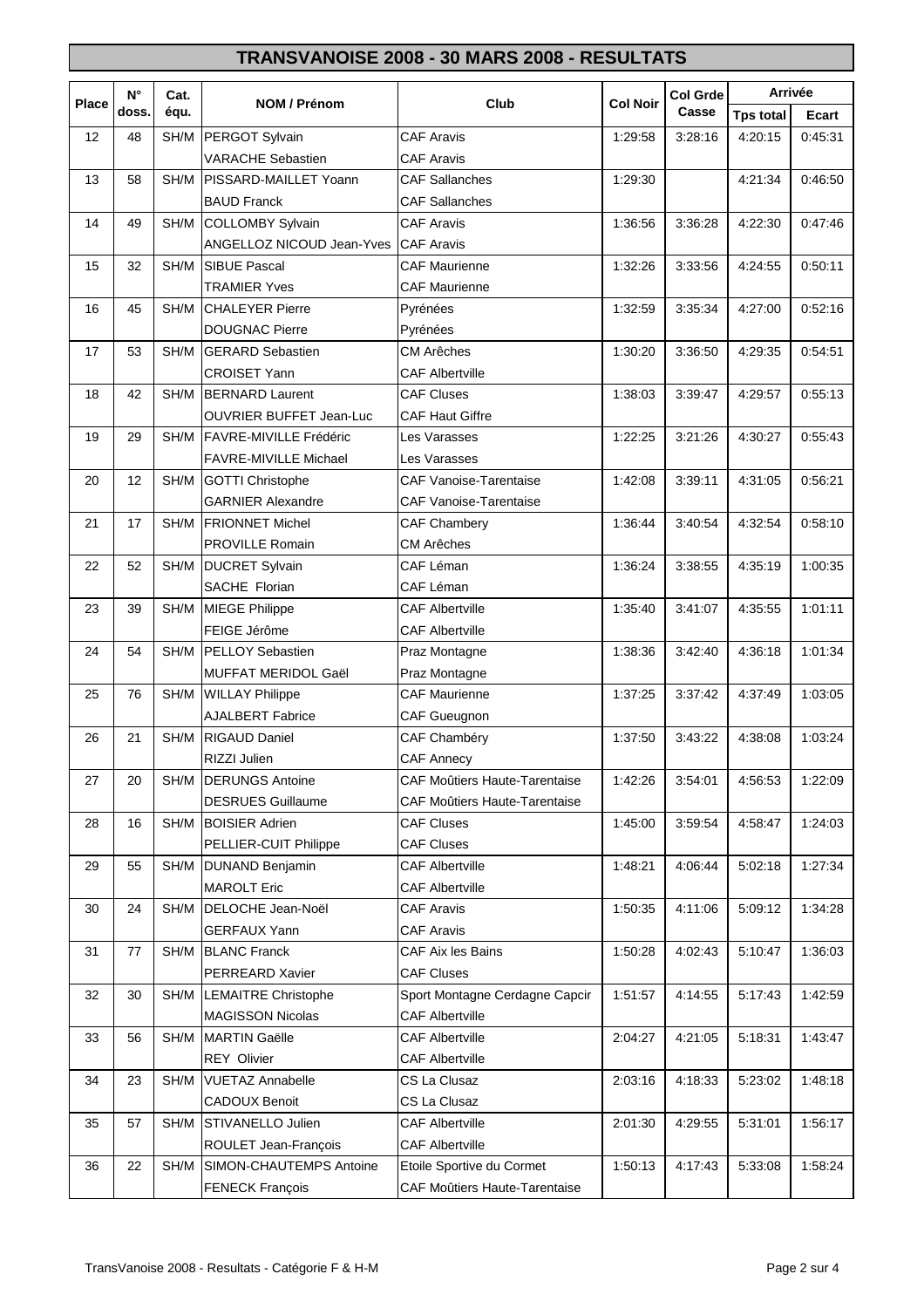|            | $N^{\circ}$ | Cat. | NOM / Prénom                 | Club                    | <b>Col Noir</b> | <b>Col Grde</b> | <b>Arrivée</b>   |         |
|------------|-------------|------|------------------------------|-------------------------|-----------------|-----------------|------------------|---------|
| Place      | doss.       | équ. |                              |                         |                 | Casse           | <b>Tps total</b> | Ecart   |
| 37         | 33          | SH/M | <b>BIBOLLET Thierry</b>      | <b>CAF Aravis</b>       | 2:03:53         | 4:28:44         | 5:35:07          | 2:00:23 |
|            |             |      | <b>ATRUX Christophe</b>      | <b>CAF Aravis</b>       |                 |                 |                  |         |
| 38         | 46          | SH/M | <b>BERNILLON David</b>       | Rève de Cimes           | 2:03:08         | 4:34:49         | 5:43:35          | 2:08:51 |
|            |             |      | <b>COSTE Sebastien</b>       | Rève de Cimes           |                 |                 |                  |         |
| 39         | 25          | SH/M | <b>DUJARDIN Francis</b>      | <b>CAF DSA</b>          | 1:59:09         | 4:40:34         | 5:51:44          | 2:17:00 |
|            |             |      | VIVIER Frédéric              | CAF DSA                 |                 |                 |                  |         |
| 40         | 19          | SH/M | MOSCHENROS Pascal            | <b>CAF Albertville</b>  | 2:06:48         | 4:47:22         | 6:07:08          | 2:32:24 |
|            |             |      | <b>FLAGE Patrice</b>         | <b>CAF Albertville</b>  |                 |                 |                  |         |
| 41         | 26          | SH/M | <b>LEFORESTIER Dominique</b> | <b>CAF Albertville</b>  | 2:04:10         | 4:52:14         | 6:15:21          | 2:40:37 |
|            |             |      | <b>CIFERMAN Dan</b>          | <b>CAF Albertville</b>  |                 |                 |                  |         |
| <b>ABD</b> | 13          | SH/M | <b>LORH Gabriel</b>          | <b>CAF Albertville</b>  | 1:59:29         | <b>ABD</b>      | <b>ABD</b>       |         |
|            |             |      | FORGAS Sébastien             | <b>CAF Albertville</b>  |                 |                 |                  |         |
| <b>ABD</b> | 14          | SH/M | NOMBRET Michael              | Rolland Sport Pralognan | 1:27:47         | 3:25:24         | <b>ABD</b>       |         |
|            |             |      | <b>MONTMAYEUR Jean-Paul</b>  | Rolland Sport Pralognan |                 |                 |                  |         |
| <b>ABD</b> | 28          | SH/M | <b>LENNOZ Gilles</b>         | <b>CAF Albertville</b>  | 1:54:00         | <b>ABD</b>      | <b>ABD</b>       |         |
|            |             |      | <b>DUCOEUR Laurent</b>       | <b>CAF Albertville</b>  |                 |                 |                  |         |
| <b>ABD</b> | 34          | SH/M | <b>GEROME Yann</b>           | <b>CAF Maurienne</b>    | 1:27:40         | 3:32:54         | <b>ABD</b>       |         |
|            |             |      | <b>CHACORNAC Olivier</b>     | <b>CAF Maurienne</b>    |                 |                 |                  |         |
| <b>ABD</b> | 44          | SH/M | <b>LEON Didier</b>           | CAF Isère               | 2:10:04         | <b>ABD</b>      | <b>ABD</b>       |         |
|            |             |      | <b>PIAT Damien</b>           | CAF Isère               |                 |                 |                  |         |